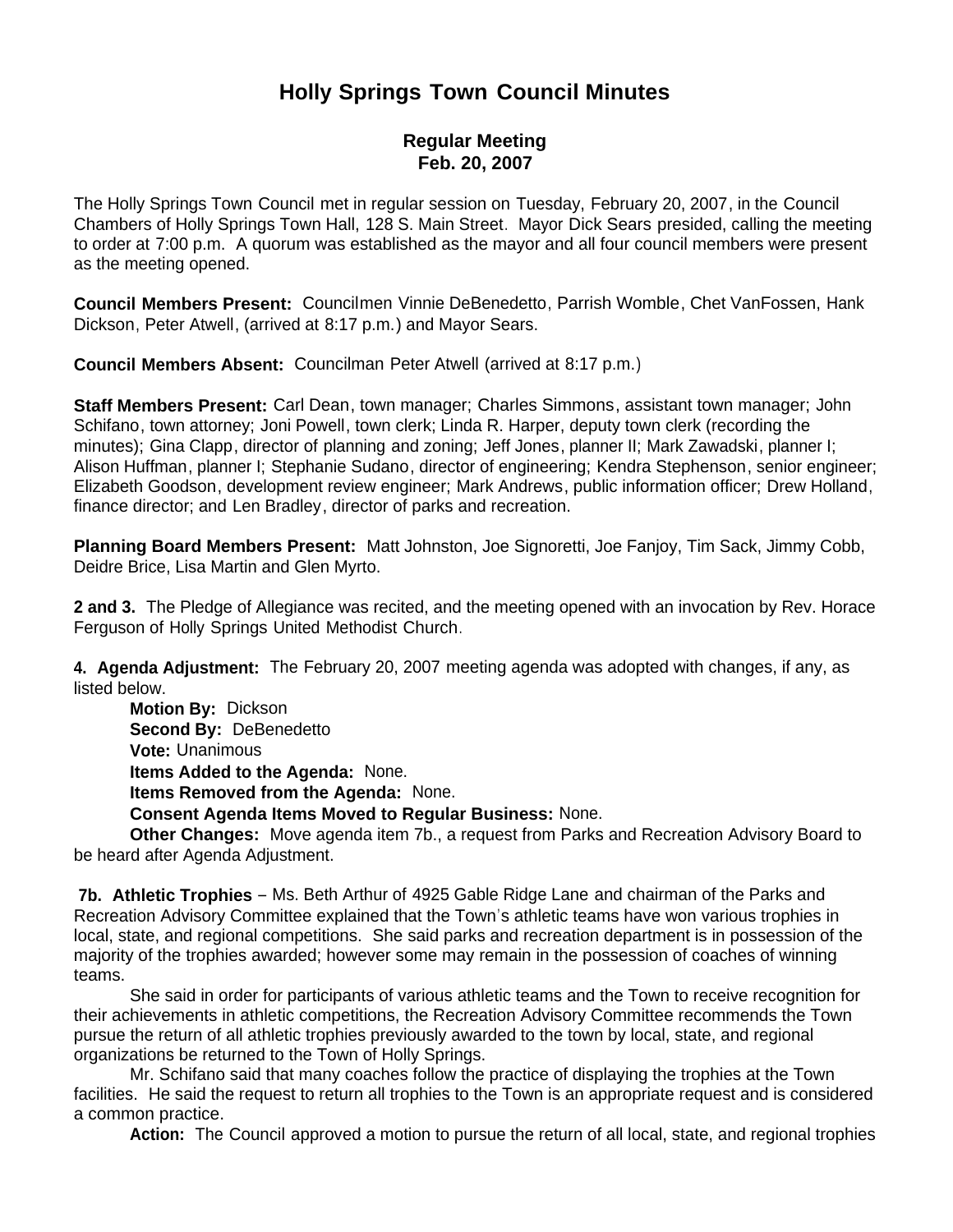awarded to the Town's athletic teams to the Town of Holly Springs Parks and Recreation Department and to be displayed in a secure location as deemed appropriate by the Town.

 **Motion By:** VanFossen **Second By:** DeBenedetto **Vote:** Unanimous

**5. Public Comment:** At this time, an opportunity was provided for members of the audience who had registered to speak to address the Council on any variety of topics not listed on the night's agenda.

 Greg Calleri of 804 Crossway Lane - Mr. Calleri said that he has not seen any changes in the Town's policy addressing four-way stop signs and speed humps. He said that there has not been any communication from Town staff with the residents along Crossway Lane for their input. Mr. Calleri requested the Council to consider installing four-way stop signs verses speed humps.

 Mitch Bloom of 709 Crossway Lane – Mr. Bloom commented that he agreed with Mr. Calleri comments and that he would support the installation of four-way stop signs and not speed humps.

 Susan Smith, 237 Kingsport Road – Mrs. Smith expressed her support for the addition of permanent speed humps and four-way stop signs. She also requested the Council to consider installation of construction traffic signs and open Flint Point Lane to the public in affords to reduce the amount of traffic on Crossway Lane.

**6a. Public Hearing: Morgan Park PUD, 02-PUD-01-A02 –** Mr. Zawadski said the Town has received a request for an amendment to Morgan Park PUD (previously Trotter's Village PUD) which was approved as a neo-traditional development that included single family and townhomes as well as a commercial component. He said there was an amendment approved to the original plans last May, 2006.

Mr. Zawadski said this request is a second amendment requesting the following changes:

- a slightly different parcel and street layout;
- a new location for the recreation site, and;
- single family lots in part of the area originally set aside for townhomes;
- reduction in landscape buffers along the western property line and the addition of landscape buffers along the northeastern property line;
- an overall reduction of approximately 5 acres of open space;
- minimum lot size reduced to 16,000 SF from 20,000 SF in district A1;
- minimum lot size reduced to 7,500 SF from 12,000 SF in district D1;
- parcel B townhomes changed to parcel B village house/patio homes.

Councilman DeBenedetto and staff discussed how the town calculates the total number of units per acre.

With that explanation completed, Mayor Sears opened the public hearing to accept input. The following comments were recorded:

Thomas Spaulding of Spaulding and Norris, PA 972 Trinity Road Raleigh – Mr. Spaulding representing the applicant said the amendments are being requested due to the removal of the townhomes and to increase the single family lots and to clean up the site plan.

Councilman VanFossen asked for clarification on the minimum lots that are being amended from 21000 square feet to 16000 square feet in A1 and the minimum lot size is reduced to 7,500 square feet from 12,000 square feet in district D1.

Mr. Spaulding explained that with the removal of the Townhomes made substantial changes within the easement and roadway areas and is part of cleaning up the plan.

Robert Castillo 1200 Avent Ferry Road – Mr. Castillo expressed his concerns regarding the increase in traffic, speed, noise, water run-off, standing water and trash along Avent Ferry Road. Mr. Castillo said that he is in opposition of the project.

Councilman VanFossen commented that the issue of trash and standing water is being addressed on by the Town.

There being no input, the public hearing was closed.

**Action:** The Council approved a motion to forward Morgan Park Planned Unit Development #02-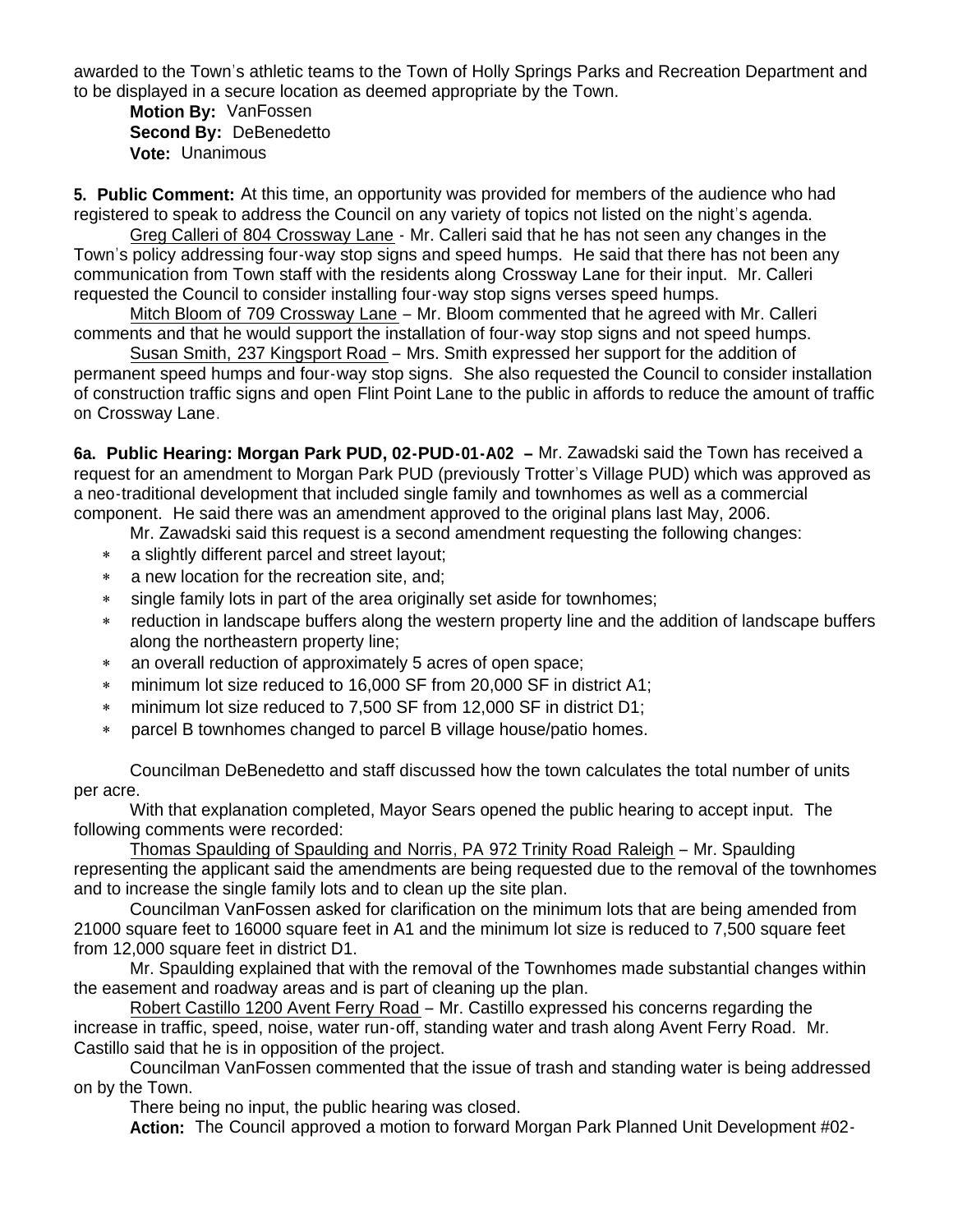PUD-01-A02 to the Holly Springs Planning Board for review and recommendation. **Motion By:** VanFossen

 **Second By:** Dickson **Vote:** Unanimous

**6b. Public Hearing: Jump Zone, 06-SEU-10 –** Ms. Huffman said the Town has received an application to consider a Special Exception Use petition 06-SEU-10, Jump Zone to allow a private recreation facility at 250 Premier Drive. She said the recreation facility will be by appointment only for birthday parties and other such events on weekends.

She said the applicant is also asking for a wavier to UDO Section 4.05 and the site plan is in compliance with the Ten Year Comprehensive Growth Plan.

Ms. Huffman said the project was approved in October 2006 on a different parcel on an un-named street near Irving Parkway and 55 By-Pass. She said there was site complications and was unable to be constructed. The new site is the same building as the previous Special Exception Use request, just a different location.

She said staff and the Planning Board recommends approval for the special exception use and waiver.

 Ms. Huffman at this time described the development and architectural standards of the site, sidewalks, parking and landscaping requirements.

 Elizabeth Goodson said the developer has satisfied condition #3 of the conditions for approval therefore, it can be removed.

With that explanation completed, Mayor Sears opened the public hearing to accept sworn testimony and qualified evidence. Under oath administered by the Town Clerk, the following provided testimony to be recorded: None.

There being no testimony, the public hearing was closed.

Ms. Huffman said the Planning Board reviewed the plant materials used for the perimeter landscape buffer and had no concerns with the planting material, but staff feels loblolly pines is not a good plant to use and requested suggestions from the Council.

The Council Members made several suggestions of planting materials to substitute for the loblolly pines.

 **Action #1:** The Council approved a motion to make and accept the following findings of fact to be recorded in the minutes for Special Exception Use Petition 06-SEU-10 for Jump Zone located at 250 Premier Drive to allow for a private recreation facility as submitted by Thompson and Associates, project number: 06-054, date revised 01/07/2007:

- a. The proposed use will not be injurious to the public health, safety, comfort, community moral standards, convenience or general welfare;
- b. The proposed use will not injure or adversely affect the adjacent area;
- c. The proposed use will be consistent with the character of the district, land uses authorized therein, and the Town of Holly Springs Comprehensive Plan;
- d. The proposed use shall conform to all development standards of the applicable district (unless a waiver of such development standards is requested as part of the special exception use petition and approved as set forth above, in which case the proposed use shall conform to the terms and conditions of such waiver).
- e. Access drives or driveways are or will be sufficient in size and properly located to: ensure automotive and pedestrian safety and convenience, traffic flow as set forth in Section 7.09 – Pedestrian Circulation and Vehicular Area Design; and, control and access in case of fire or other emergency;
- f. Off-street parking areas, off-street loading areas, trash enclosures, trash pick-up and removal, and other service areas are located so as to be safe, convenient, allow for access in case of emergency, and to minimize economic, glare, odor, and other impacts on adjoining properties and properties in the general neighborhood;
- g. The lot, building or structure proposed for the use has adequate restroom facilities, cooking facilities, safety equipment (smoke alarms, floatation devices, etc.), or any other service or equipment necessary to provide for the needs of those persons whom may work at, visit or own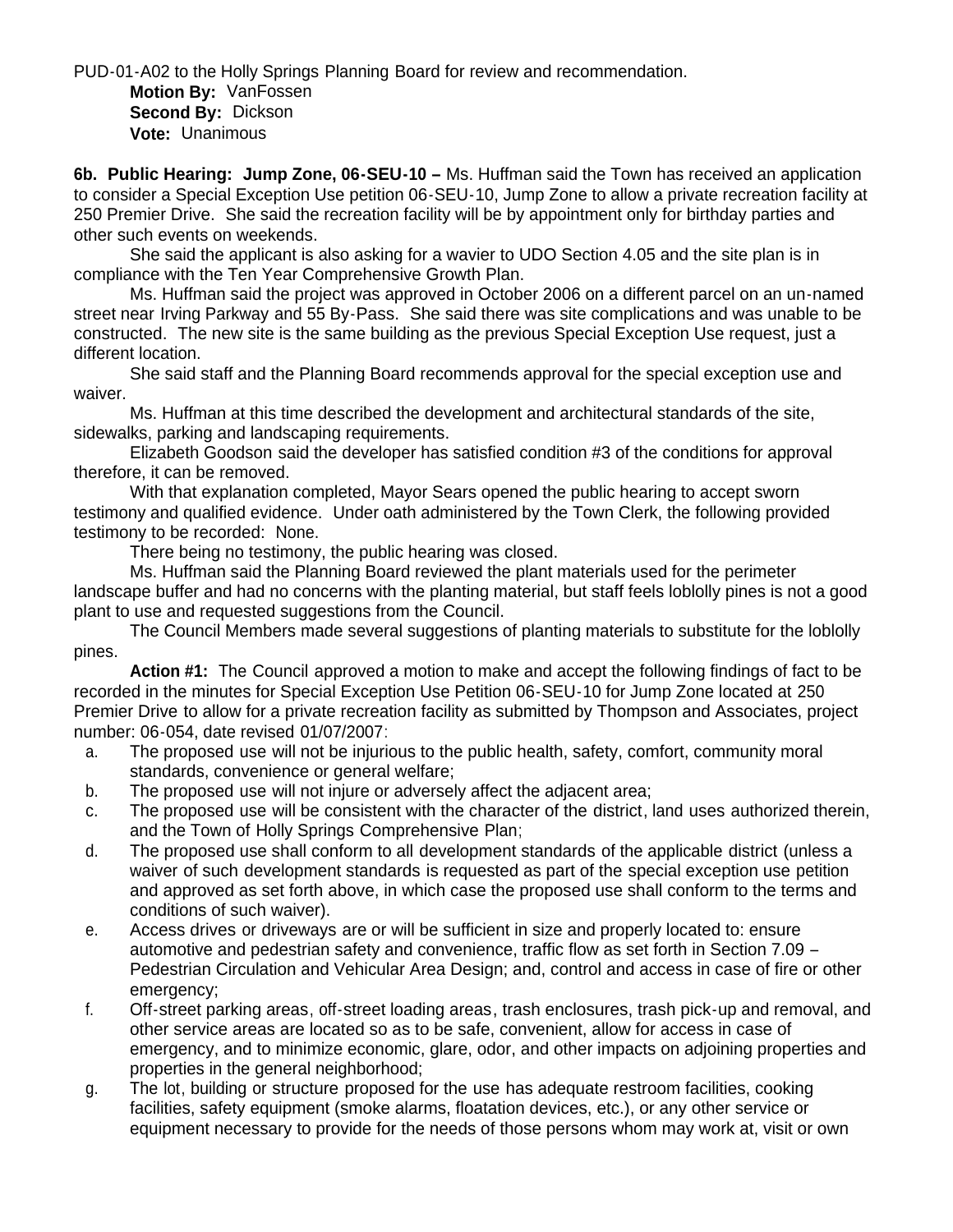property nearby to the proposed use;

- h. Utilities, schools, fire, police and other necessary public and private facilities and services will be adequate to handle the needs of the proposed use;
- i. The location and arrangement of the use on the site, screening, buffering, landscaping, and pedestrian ways harmonize with adjoining properties and the general area and minimize adverse impacts; and,
- j. The type, size, and intensity of the proposed use (including but not limited to such considerations as the hours of operation and numbers of people who are likely to utilize or be attracted to the use) will not have significant adverse impacts on adjoining properties or the neighborhood. **Motion By:** Dickson **Second By:** Womble **Vote:** Unanimous

 **Action #2:** Having made the necessary findings of fact, motion to approve Special Exception Use 06-SEU-10 for Jump Zone as submitted by Thompson and Associates, project number: 06-054, date revised 01/07/2007 with the following conditions:

- 1. Prior to construction drawing submittal, the existing land disturbance permit for this area will need to be closed out.
- 2. The following items will need to be submitted with  $1<sup>st</sup>$  construction drawing submittal: a. A comprehensive drainage area map with calculations for the site.
- 3. Prior to Town Council Approval of this plan, right-of-way and easements will be required to be dedicated to the town for Green Oaks Parkway (even though the dedication is on lot 4B). **Motion By:** Dickson **Second By:** Womble **Vote:** Unanimous

*A copy of Special Exception Use application 06-SEU-08 entered into the record by the applicant and addressing the findings of facts is incorporated into these minutes as addendum pages.*

**Action #3:** The Council approved a motion to make and accept the following findings of fact to be recorded in the minutes for a waiver of UDO Section 4.05 B, 2, c, Selection of Building Materials, Colors, Textures, Architecture and Façade Modulation in association with Special Exception Use Petition #06- SEU-10 for Jump Zone located at 250 Premier Drive as submitted by Thompson and Associates project number: 06-054, date revised 01/07/2007.

- 1. The proposed development represents the use of (building materials, colors, textures, building architecture, building orientation, roof features, façade modulation, signs, landscaping, lighting or pedestrian circulation and vehicular area design) which will result in a development pattern which is equivalent to or superior to that achievable under the applicable regulations;
- 2. The proposed development will be compatible with and will enhance the use or value of area properties;
- 3. The proposed development is consistent with the intent of the Comprehensive Plan; and,
- 4. The proposed development is consistent with the intent and purpose of this UDO. **Motion By:** Dickson **Second By:** Womble **Vote:** Unanimous

**Action #4:** Having made the necessary findings of fact, motion to grant a waiver of regulation of UDO Section 4.05, B. 2, c. regulations for Special Exception Use 06-SEU-10 for Jump Zone as submitted by Thompson and Associated, project number: 06-054, date revised 01/07/2007

**Motion By:** Dickson **Second By:** Womble **Vote:** Unanimous

**6c. Public Hearing: Ordinance 07-02 UDO Amendment 06-UDO-06 –** Mr. Jones said this request if for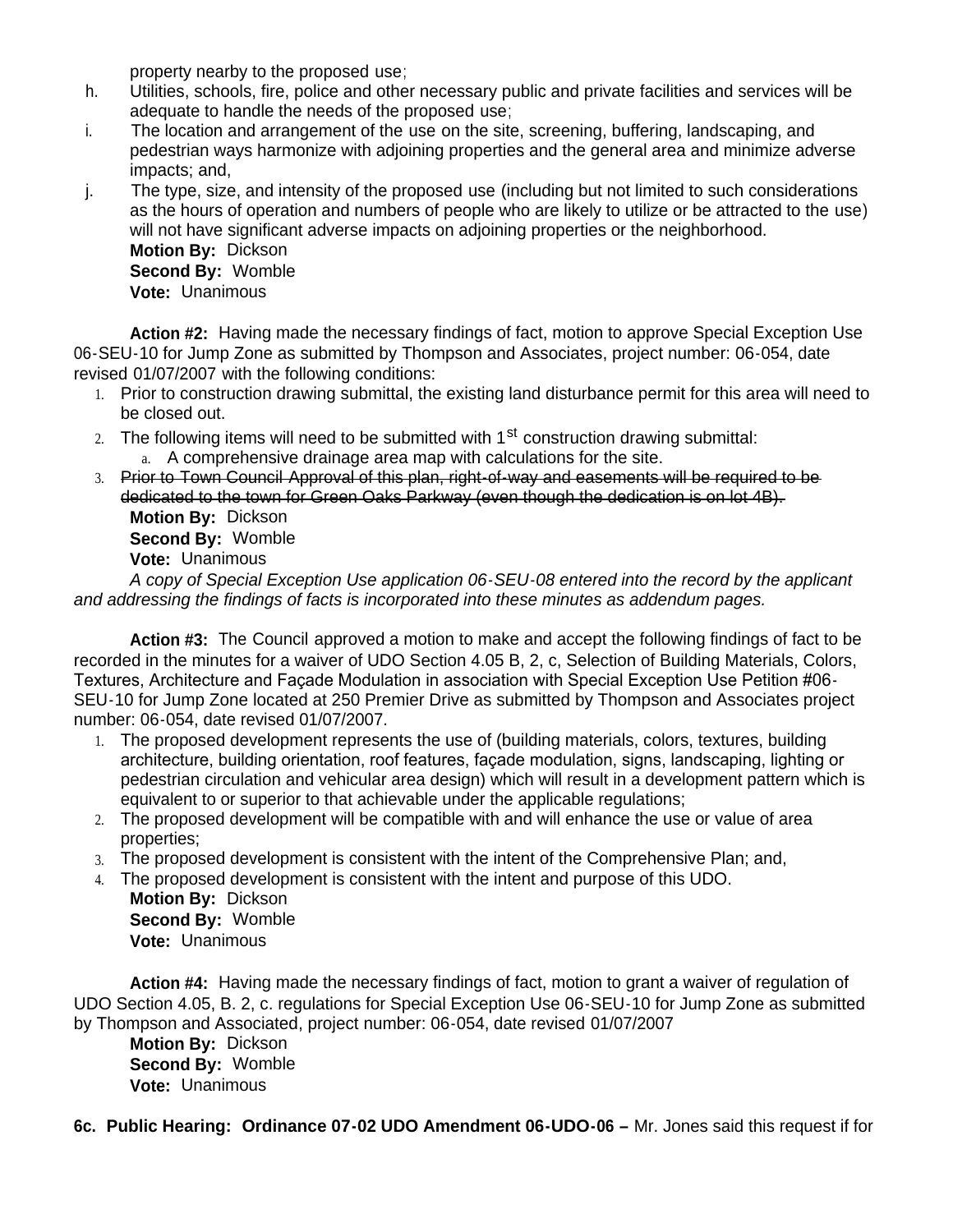the Council to consider Ordinance amendments to the UDO Section 9.03 C. 4, b and c. Findings of Fact for a Variance of Development Standards. He said the proposed changes are being requested by the Board of Adjustment. Mr. Jones said that the current findings of fact are cumbersome and the Board has had a difficult time in determining whether or not the applicant meets the standards. The proposed language condenses the current 10 findings of fact to 3 findings of fact and gives the board limited ability to place conditions on the variance.

Mr. Jones said staff and the Board of Adjustment, the Technical Review Committee and the Planning Board are recommending approval.

Councilman VanFossen and the Town Attorney clarified the meaning of the word "assures" in "(3) Granting the variance *assures* the public safety and welfare and does substantial justice" if the word "assures" would make the Town liable for safety issue.

With that explanation completed, Mayor Sears opened the public hearing to accept sworn testimony and qualified evidence. Under oath administered by the Town Clerk, the following provided testimony to be recorded: None.

There being no further testimony, the public hearing was closed.

**Action #1:** The Council approved a motion that the following statement is true: The requested UDO text amendment is consistent with the Holly Springs Ten Year Comprehensive Growth Plan policies for Land Use. In order to achieve the goals and policies addressed in the Land Use element, certain Ordinances and Town polices will need to be amended and additional plans and land use tools will need to be created or modified.

 **Motion By:** VanFossen **Second By:** Dickson **Vote:** Unanimous

**Action #2:** The Council approved a motion to adopt Ordinance 07-02 to enact UDO amendment #06-UDO-06 to modify the text of the UDO Section 9.03 C. 4, b and c. Findings of Fact for a Variance of Development Standards as submitted by the Town of Holly Springs.

 **Motion By:** VanFossen **Second By:** Womble **Vote:** Unanimous *A copy of Ordinance 07-02 is incorporated into these minutes as addendum pages.*

**6d. Public Hearing: Ordinance 07-03 UDO Amendment 06-UDO-07 –** Mr. Zawadski said that this request is for an Ordinance amendment to the UDO Section 3, commercial and Section 11, definitions. He said since the adoption of the UDO, staff has reviewed and evaluated the UDO text for minor errors, interpretations that are unclear, and sometimes regulations that need to be added or changed.

 Mr. Zawadski reviewed the following amendments to the UDO sections with the Council Members: Section 3: May increase height by 10 feet if additional setback is provided;

Section: LB and TV - Townhouses in the LB district shall be subject to architectural and site design requirements in R-MF-15;

Section: 3.02 B. 5, Change Maximum Gross floor area to Main floor area and revise definition;

 Councilman VanFossen asked for clarification why to delete "gross" from the maximum gross main floor area and if this includes parking lots. Mr. Zawadski explained the interpretation of the change and it was suggested to reword as follows: "Maximum main gross floor area…" and it did not include the parking lots.

Section: 3.03, 3.08, Change "pallet" to "palette";

Section: 3.03, B., 3., c., Change opens space to open space;

Section: 3.07, B., 6., Exempt fundraisers from requirements;

Section: 3.07 B., Temporary construction trailers and sale offices;

 Section: 3.07 and/or 3.08, Add architectural requirements for canopies (i.e. gas stations, banks, pharmacy, drive-through, etc.);

Section: 3.08 A., 7., Mail box kiosks;

Section: 3.08, amendment to add mechanical equipment screening requirements.

Section: 11.02, Revise definition of Main Gross Floor Area; and,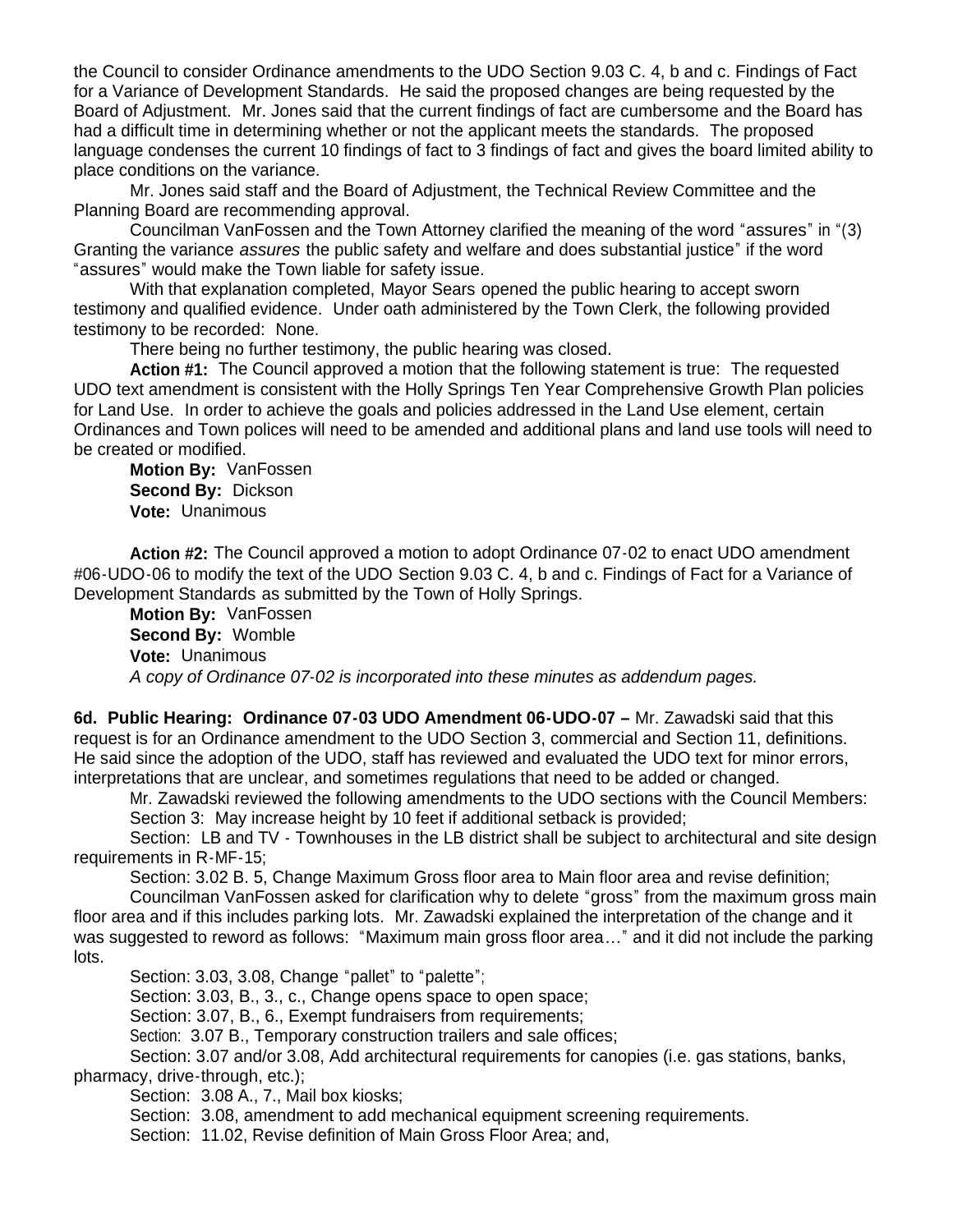Change all references of Board of Commissioners to Town Council in Section 3 and Section 11.

Mr. Zawadski said staff and the Technical Review Committee and the Planning Board are recommending approval.

With that explanation completed, Mayor Sears opened the public hearing to accept input. The following comments were recorded: None.

There being no input, the public hearing was closed.

**Action #1:** The Council approved a motion that the following statement is true: The requested UDO text amendment is consistent with the Holly Springs Ten Year Comprehensive Growth Plan policies for Land Use. The proposed modifications to the commercial and definitions section create enforceable ordinances to enact Land Use policies.

**Motion By:** Womble **Second By:** VanFossen **Vote:** Unanimous

**Action #2:** The Council approved a motion to adopt Ordinance 07-03 to enact UDO amendment #06-UDO-07 to modify the text of UDO Section 3, Commercial and Section 11, Definitions as submitted by the Town of Holly Springs.

 **Motion By:** Womble **Second By:** VanFossen **Vote:** Unanimous  *A copy of Ordinance 07-03 is incorporated into these minutes as addendum pages.*

**6e. Public Hearing: Ordinance 07-04 UDO Amendment 06-UDO-08** – Ms. Huffman explained that during the past year, staff and the Technical Review Committee have been discussing amendments to Section 2, Residential; and Section 4, Industrial, of the UDO.

She said portions of UDO, Section 2 need items addressed and additional diagrams within the residential districts (single and multi-family) to give more clarity in interpretation.

Ms. Huffman reviewed the following proposed UDO amendments with the Council Members:

Section 2.08 A 3 a. & J - Size of Accessory Dwelling structures or uses shall be determined by the gross floor area of the house and shall include both the finished and gross floor areas in the accessory structure or use;

Section 2.08 B. 3 - In last line "three year", change "year" to "years";

Section 2.08 B. 5. d - Remove "a" in first line:

Section 4.01 - May increase height by 10 feet if additional setback is provided;

Section 4.04, B - Add additional requirements for construction trailers and sales offices;

Section 4.04, A.3 - Add mail box kiosk requirements;

Section 4.05 - Change "pallet" to "palette"

All Industrial Districts - Allow major automotive repair in Industrial Districts as a special exception use. Currently it is only permitted in the General Business District; and,

Change all references of Board of Commissioners to Town Council in Section 3 and Section 11. Councilman Atwell arrived at 8:17 p.m.

Ms. Huffman said staff and the Technical Review Committee and the Planning Board recommends approval.

With that explanation completed, Mayor Sears opened the public hearing to accept input. The following comments were recorded: None.

There being no input, the public hearing was closed.

**Action #1:** The Council approved a motion that the following statement is true: The requested UDO text amendment is consistent with the Holly Springs Ten Year Comprehensive Growth Plan policies for Land Use. The proposed modifications to the residential and industrial section create enforceable ordinances to enact Land Use policies.

**Motion By:** Womble **Second By:** VanFossen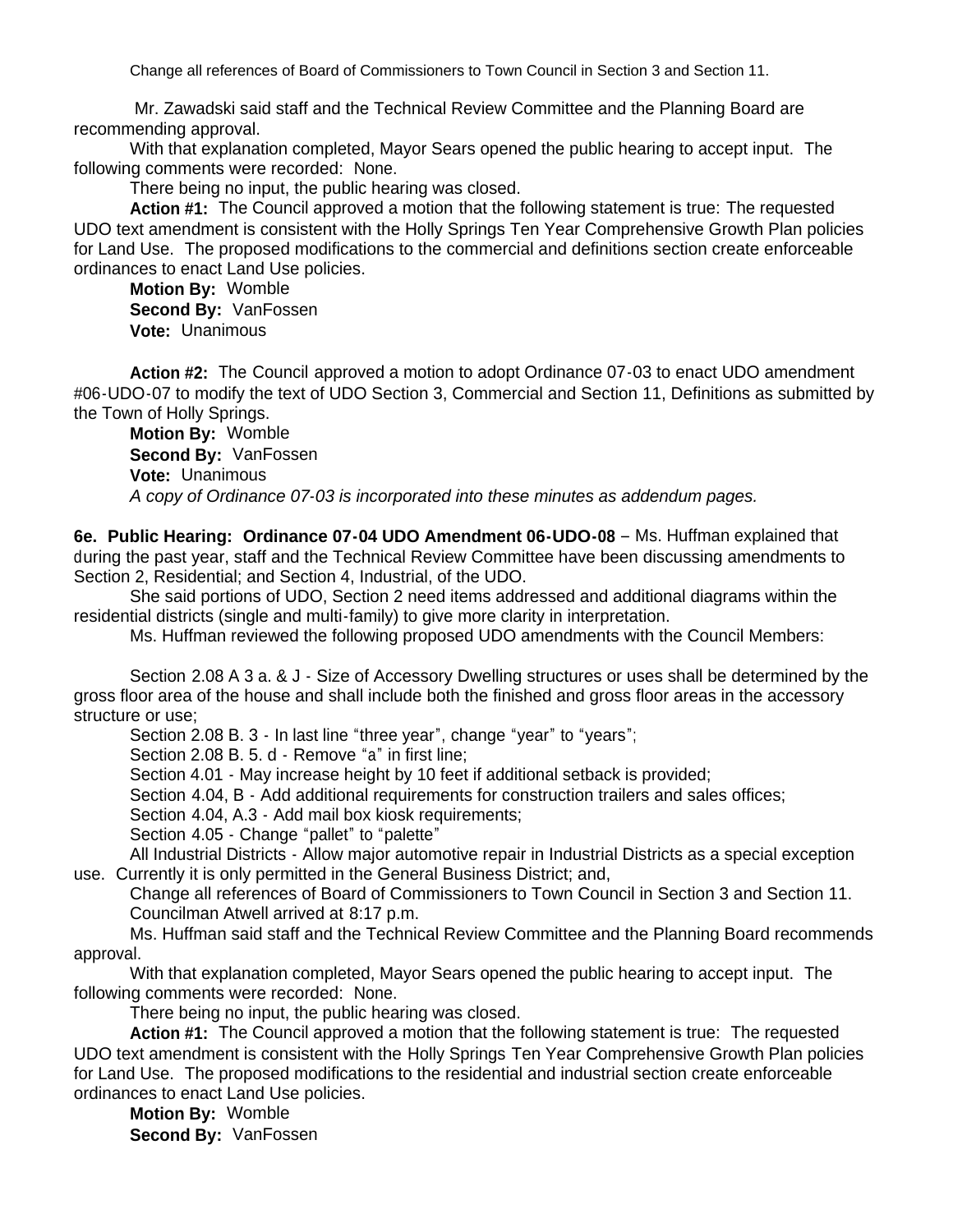**Vote:** Unanimous

**Action #2:** The Council approved a motion to adopt Ordinance 07-04 to enact UDO amendment #06-UDO-08, to modify the text of UDO Section 2, Residential and Section 4, Industrial.

 **Motion By:** Womble **Second By:** VanFossen **Vote:** Unanimous  *A copy of Ordinance 07-04 is incorporated into these minutes as addendum pages.*

**6f. Public Hearing: The Overlook at Holly Glen Zoning Vested Rights Petition 06-ZVR-03 –** Ms. Huffman said that according to UDO Section 9.08 Zoning Vested Rights provisions, zoning vested rights may be granted to allow for a site with a specific development plan to be completed under the zoning regulations in place at time of approval of the original plan.

Ms. Huffman explained that in November of 2005 Town Council approved 05-DP-08 The Overlook at Holly Glen, a development incentive plan for The Overlook at Holly Glen subdivision. She said McCar Homes is requesting for zoning vested rights for this project for a period of five years from the date of approval. She explained that zoning vested rights is being requested because the UDO development incentive regulations have changed since the plan was adopted. She said the new development options regulations require side and rear architectural design elements for all lots adjacent to open space. The old development incentives only required side and rear architectural design elements for lots adjacent to open space and less than 10,000 square feet. The project would have to comply with these new regulations unless the project is granted vested rights.

Councilman Atwell asked if this is the same site plan that was approved in Nov. 2005. Ms. Huffman said that no changes have been made to site plan, but are amendments in the process.

Councilman Atwell and Ms. Clapp discussed the new development option regulations that require side and rear architectural design elements for all lots adjacent to open space. The old development incentives only required side and rear architectural design elements for lots adjacent to open space and less than 10,000 square feet. She said without the approval of the vested rights the project would have to comply with these new regulations unless the project is granted vested rights.

Ms. Huffman said staff and the Technical Review Committee and the Planning Board are recommending approval.

With that explanation completed, Mayor Sears opened the public hearing to accept input. The following comments were recorded:

Rita Brown 104 Wintersage Court – Ms. Brown said that her property is directly across the propose entrance into the site. She said that her property is located on a slope and being the development entrance is also on a slope, she would like to request the developer to install a retaining wall at the end of the entrance for safety for both the motorist and her property.

There being no input, the public hearing was closed.

**Action:** The Council approved a motion to grant Zoning Vested Rights petition for The Overlook at Holly Glen, 05-DP-08, for a period of five years from this date, (Feb. 20, 2007), to authorize the development of this property according to the terms and conditions of the Unified Development Ordinance in place at time of approval of the original preliminary plan.

## **Motion By:** Womble

 Councilmen Atwell and Mr. Schifano discussed the General Statues that addresses zoning vested rights.

 Councilman DeBenedetto asked if the development goes beyond the five years as allowed in the General Statues for zoning vested rights, can the applicant come back to the Council and request for an extension. Mr. Schifano said the law does not allow for extensions, the development would either be builtout or the developer is to comply with the ordinances.

 **Second By:** DeBenedetto **Vote:** Unanimous

**7a. Wood Clipping Operation** – Mr. Luncie McNeil public works director gave a brief presentation updating the progress of the Town's wood clipping operations and benefits to the Holly Springs citizens.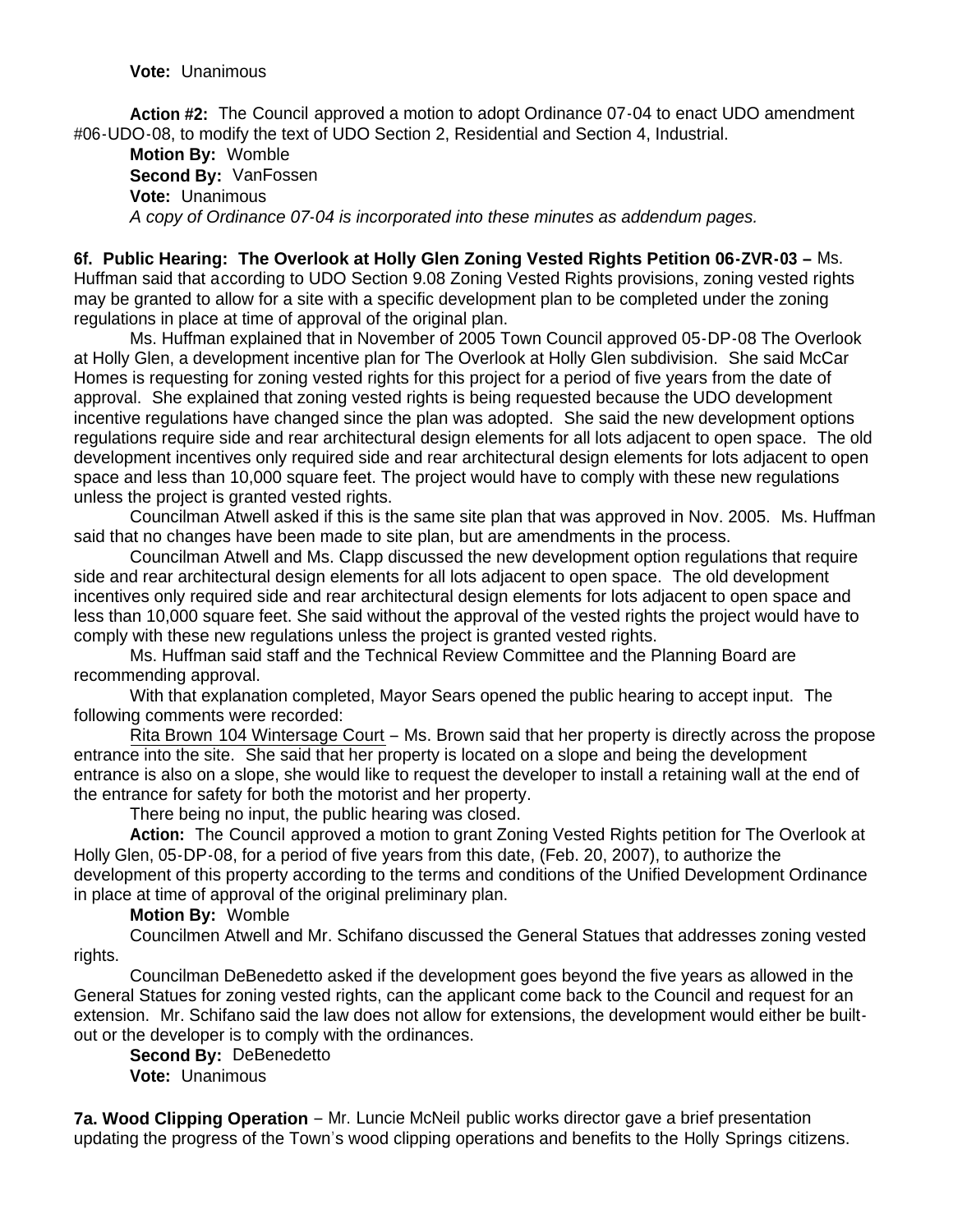Mr. McNeil briefed the Council Members how the curb side household, white goods and yard waste has decreased since the Town started charging for the pick-ups.

**8. Consent Agenda:** The Council approved a motion to approve all items on the Consent Agenda. The motion carried following a motion by Councilman Dickson, a second by Councilman Womble and a unanimous vote. The following actions were affected:

8a. Minutes - The Council approved minutes of the Council's regular meeting held on Jan. 16, 2007.

8b. Budget Amendment Report – The Council received a report of FY 2006-07 budget amendments #54 through #67 approved by the town manager. *A copy of the budget amendment report is incorporated into these minutes as addendum pages.*

 8c. Performing Arts Alliance Program Memberships – The Council appointed members to the Performing Arts Alliance Program for Cultural Center events from January 1, through Dec. 31, 2007.

 8d. Resolution 07-07, Review Officer Appointments – The Council adopted Resolution 07-07 recommending appointment of two plan review officers for the Town of Holly Springs. *A copy of Resolution 07-07 is incorporated into these minutes as an addendum page.*

 8e. Jones Park and Veteran's Park Community and Neighborhood Grant – The Council approved Active Community and Neighborhood grant application for sidewalks and greenway trails at Jones Park and Veterans' Park. *A copy of the grant application is incorporated into these minutes as addendum pages.*

 8f. Budget Amendment, \$710 – The Council adopted an amendment to the FY 2006-07 budget in the amount of \$710 to cover cost of overtime wages. *A copy of the budget amendment is incorporated into these minutes as an addendum page.*

 8g. Budget Amendment, \$12,000 – The Council adopted amendments to the FY 2006-07 budget in the amount of \$12,000 from drug seizure funds to cover the cost of surveillance equipment. *A copy of the budget amendment is incorporated into these minutes as an addendum page.*

**9. Crossway Lane Temporary Speed Humps –** Ms. Stephenson explained with the Council that at the last Town Council meeting staff was directed to investigate temporary speed humps as an alternative to permanent asphalt speed humps for traffic calming measures along Crossway Lane and Kingsport Lane in the Sunset Ridge North Subdivision.

Ms. Stephenson gave a presentation describing the information received from distributors, the location of temporary speed humps, different types of temporary speed humps, and performance reports from other municipalities.

 Ms. Stephenson said that the established cost for a temporary speed hump is \$5,500 for installation and \$1,000 for removal and the cost for a permanent speed hump for installation is \$2,000 and \$2,000 for removal.

 There was further discussion among the Councilmen which method would be the best method to use for traffic calming devices for this area.

 **Action #1:** The Council approved a motion to approve to install a four-way stop sign at the intersection of Crossway Lane and Kingsport and the second four-way stop sign at the intersection of Crossway Lane and Cliffcreek.

**Motion By:** VanFossen

**Second By:** Womble

 Councilman Dickson and Atwell said that they were not in favor of installing four-way stop signs but would consider installing the temporary speed humps on trial basis.

 **Vote:** The vote carried with a 3 to 2 vote – being Councilmen VanFossen, Womble and DeBenedetto in favor and Councilmen Atwell and Dickson against.

All the Council Members were in consensus to purchase one temporary speed hump to be used for special occasions, with the public works director's approval, with the condition to purchase only if public works staff can install and remove the temporary speed hump.

**Action #2:** The Council approved a motion to purchase one temporary speed hump to be used for special occasions, with the public works director's approval, with the condition to purchase only if public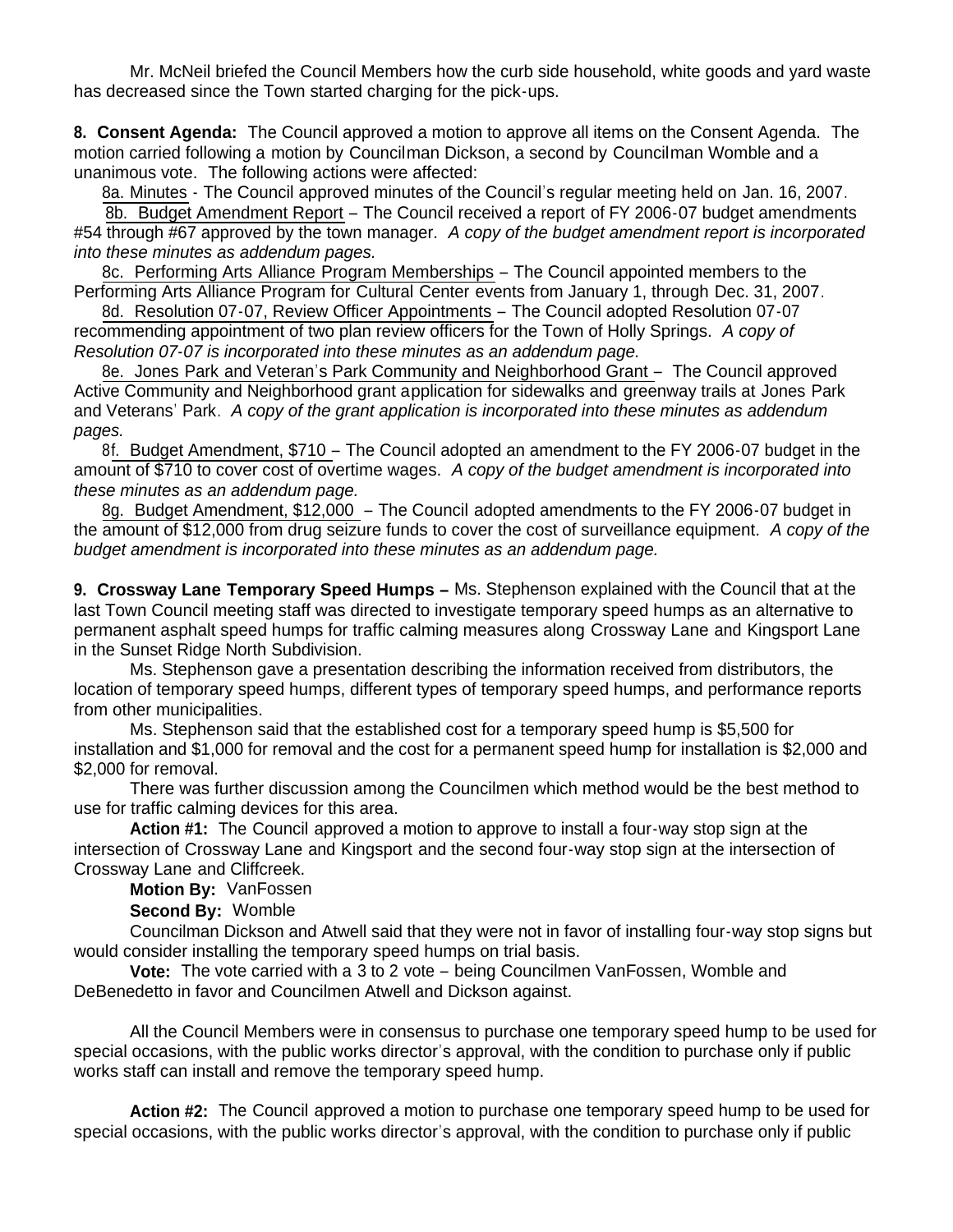works staff can install and remove the temporary speed hump. **Motion By:** Dickson

 **Second By:** Atwell **Vote:** Unanimous

**10a. Southern Wake County Waterline Fees** – Mr. Dean requested the Council to consider tabling this item until the town attorney further investigates the agreements between the Town of Holly Springs and Wake County regarding the Southern Wake County Waterline project. Mr. Dean said the engineering department has done a good job with their research but feels a second look would be appropriate.

**Action:** The Town Council made a motion to table the payment of the Southern Wake County Waterline until the town attorney further investigates the Wake County waterline agreement.

**Motion By:** Womble **Second By:** Atwell **Vote:** Unanimous

**10b. Ordinance 07-05, Hazardous Materials Storage** – Mr. Schifano said this request is to establish an ordinance and policies to regulate firms or business that store, transport, and treat hazardous materials in town. He said the ordinance gives the fire chief authority to regulate such firms, charge certain fees for firms that transport and temporarily store such waste, and outright forbids any firm to commercially store or treat hazardous waste in the town or its territorial jurisdiction.

 Mr. Schifano explained that the ordinance prohibits the type of companies that would store or treat hazardous waste materials on site.

Councilman VanFossen asked with the adoption of this ordinance would it make the existing and future industries in violation or would this require rewriting building or fire codes.

Mr. Schifano said that it would not interfere with companies that operate daily, but would apply only to company's who treat and store the materials on site and that it does not rewrite or replace the existing codes that are in place.

**Action:** The Council approved a motion to adopt Ordinance 07-05, enacting the Transfer, Storage, and Treatment of Hazardous Materials and Regulation of Hazardous Waste.

**Motion By:** Atwell **Second By:** Dickson **Vote:** Unanimous

**11. Other Business:** Councilman Dickson reported a possible violation at the Exxon Station is missing canopies and there are dead trees in the landscaping.

**12. Manager's Report:** Mr. Dean said Mr. Honeycutt has request the Town to consider a 10 acre tract of property located along Piney-Grove Wilbon Road for a 10 lot subdivision. Mr. Dean explained that the Town is not changing the current policy to allow the proposed subdivision.

Mr. Dean said that there are two options that the Council can consider for Mr. Honeycutt's propertyoption 1 the current polices allows the property owner to subdivide the property into four tracts of land, which would create a minor subdivision. He said that the plan would need to dedicate future utility and road way easements and would need to be annexed.

 Mr. Dean said option 2 the property owner could request for an exception for a major subdivision to allow for an additional six lots to be served without water and sewer, but on well and septic tank. He said that under the current policies all major subdivisions are required to be annexed and to connect to public utilities. Mr. Dean said the property is approximately 2,100 feet from public utilities.

 After much discussion the Council Members directed Town staff to bring this item back to the next Town Council meeting for deliberation.

## **13. Closed Session:** None.

**14. Adjournment:** There being no further business for the evening, the February 20, 200, meeting of the Holly Springs Town Council was adjourned following a motion by Councilman Atwell, a second by